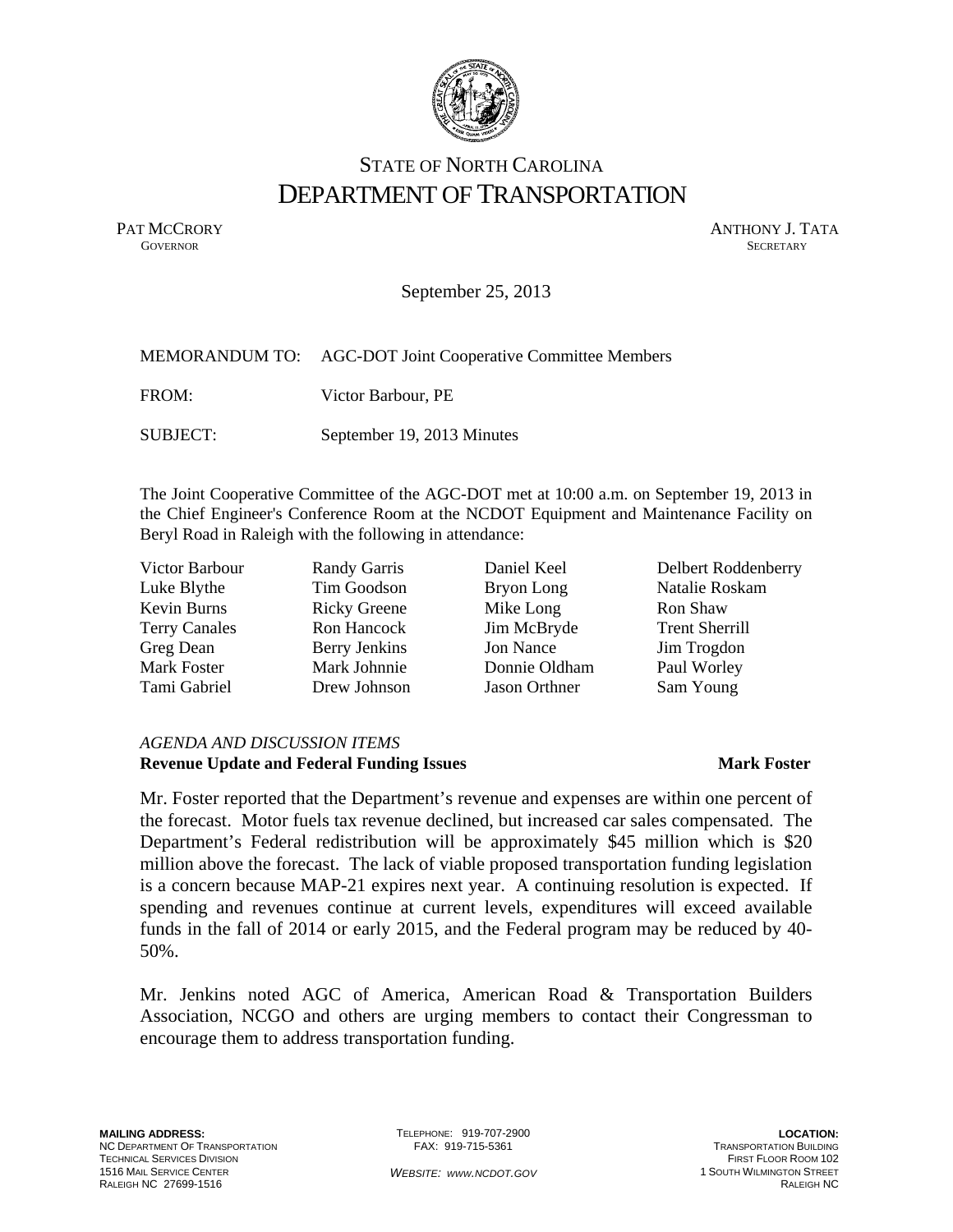### **Letting Projections State Constraints Action Projections State Projections State Projections**

Mr. Barbour commented that MAP-21 strategic plan guidance is available online. It links performance metrics to funding using nationwide pavement and bridge criteria.

Mr. Garris reviewed the 24 projects greater than \$20 million in the tentative 12-month let list including 9 Design-Build projects. Two are large bridge projects: B-2500B is a large Design-Build bridge and B-2500A will be let this year but has not appeared on the 12 month let list yet. The tentative let list shows annual spending at over \$2.7 billion. Mr. McBryde noted a discrepancy in the November let totals. Corrected charts are provided in these minutes.

The committee discussed the Design-Build selection criteria of project scheduling and the potential for innovative construction. Last year, there were over 2,000 technical proposals and 1,500 alternative technical concepts submitted.

### **Impacts of Position Reductions within DOT Victor Barbour**

Mr. Barbour noted that the Department will lose 100 positions this year and 300 positions next year. There is strong encouragement to increase the use of private engineering firms in designing projects. The Department plans to increase its 60% utilization rate with CEI firms.

### **NCDOT/CAGC Winter Training Meetings Ron Hancock/Berry Jenkins**

Mr. Jenkins announced three Winter Training Conferences in February and March 2014. The locations will be Atlantic Beach, Raleigh, and Asheville. A subcommittee will develop the training schedule. One topic for panel discussion is defining Design-Build project roles and discussing the differences between Design-Build and traditional Bid-Build projects.

### **Rail Program Implementation Service School Service School Paul Worley/Jason Orthner**

Mr. Worley provided handouts listing the latest map and schedule for the rail program. He noted that the meeting with Norfolk Southern and North Carolina Railroad highlighted the need to follow railroad safety procedures. The Federal Railroad Administration (FRA) can fine an individual and the employer for safety violations. The FRA audits safety procedures by interviewing operators in the field who may come in contact with trains. Language barriers may present an issue unless a translator is onsite. The committee discussed possibly putting safety procedures in the cab of equipment to assist with the audits. Mr. Worley reminded the committee of the budget and schedule constrains of the rail funding.

### **Strategic Prioritization Process for Project Selection Don Don Voelker**

Mr. Voelker outlined the Strategic Transportation Investment (STI) law introduced in General Assembly in March and signed into law on June 26, 2013. Funds obligated for projects scheduled for construction on or before July 1, 2015 are not subject to the STI formula and the 0-100 point STI scoring method. All capital expenditures, regardless of mode, will be funded from the Highway Trust Fund combining what was funded from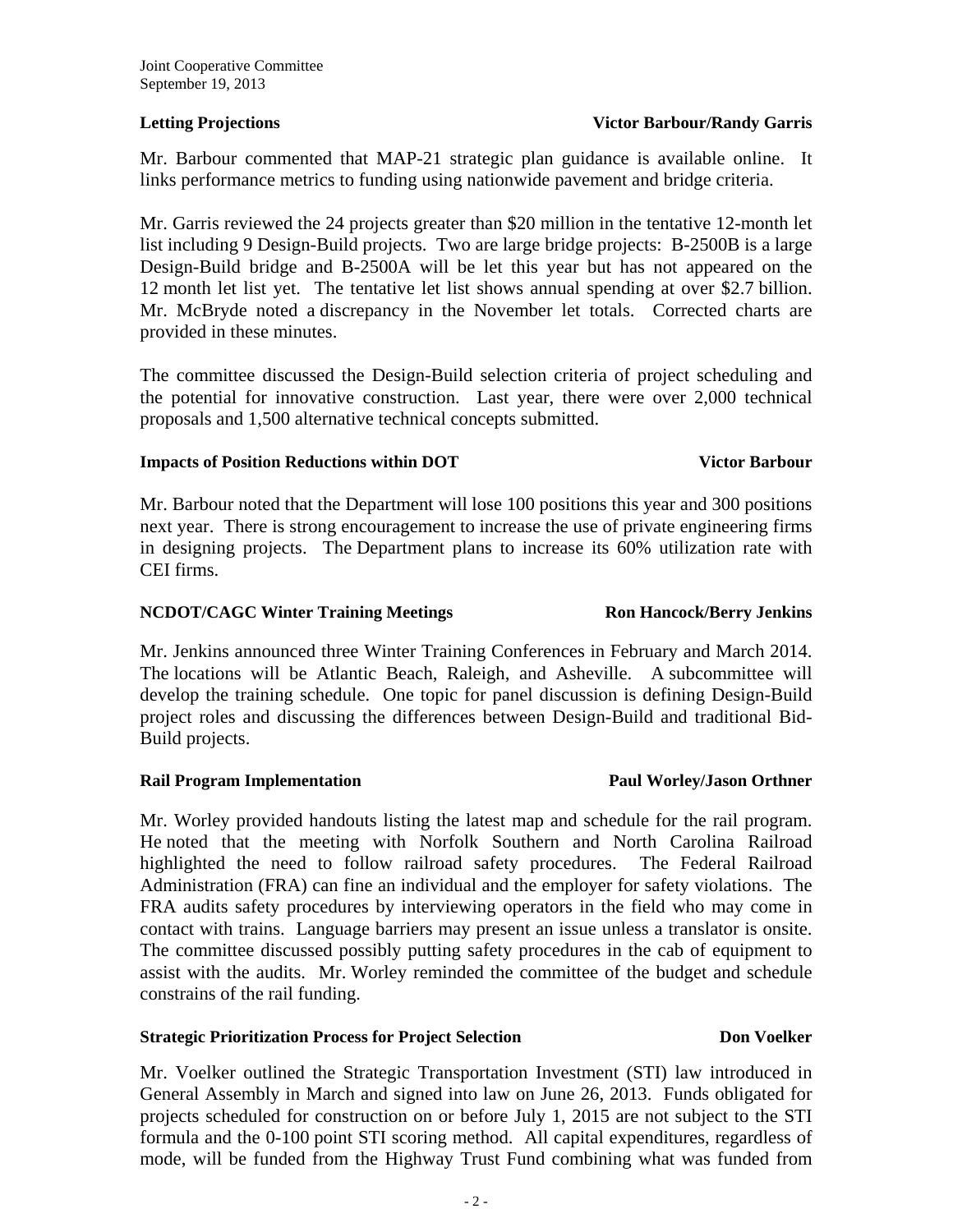traditional Equity-eligible funds, Urban Loop funds, Mobility Funds, Powell Bill, and Secondary Roads paving. Statewide Mobility projects will be ranked using 100% data. A combination of data and local input will be used to score Regional Impact and Division Needs projects. Project caps are in place where no more than 10% of Statewide Mobility funds over 5 years, about \$300 million, may be assigned to a single project or contiguous projects in the same corridor in a single Division or adjoining Divisions and no more than 10% of Regional Impact funds shall be expended on public transportation projects. Scored projects for highways, ferries, bike/pedestrian, rail, aviation, and public transportation modes are competing for the same funding with the 0-100 point scale. The workgroup suggests assigning expenditure minimum distributions of 90% for highway projects and 4% for non-highway projects in order to maintain the historical balance of multimodal spending. The workgroup will continue to study and improve methods to compare scoring results across all six transportation modes.

Mr. Volker reported that by the end of this calendar year, the Department will review and score 1,300 highway projects and 700 non-highway projects. In January, the Divisions, metropolitan planning organizations, and rural planning organizations will be invited to submit additional projects for review. In May, local input scores will be assigned. The new TIP is scheduled to be adopted by July 1, 2015.

Mr. Trogdon noted that revenue generation will be the next topic of discussion due to the revenue decline in the motor fuels tax and potential Federal funding cuts.

### **Guardrail Subcontractor Various**

Mr. Jenkins discussed an industry experience of having stock material, like guardrail, which was paid for by the prime contractor but not delivered by a subcontractor that subsequently went out of business. Mr. Jenkins requested that the Department provide a specification change that explicitly allows the prime contractor to require a material bond for high dollar material supplies. Mr. Hancock noted that one solution was to require stock item material to be onsite or in control of the contractor prior to payment. The committee discussed potentially allowing the prime contractor and the Department to approve material estimates prior to payment.

### **DBE Proposed Rulemaking Terry Canales**

Ms. Canales noted that there will be a listening session in Washington, DC, with limited seating and phone line availability. The U.S. Department of Transportation's Office of Small and Disadvantaged Business Utilization has requested a second round of written comments due by October 30. This comment period specifically requested an analysis of the cost and benefits of requiring good faith effort at the time of the bid opening. The Department currently allows 6 days after the let for submission of good faith efforts.

The annual goal for the Department's DBE participation is 14.7%, and the participation for the first half of 2013 was 16.78%. If the Department meets this goal for three continuous years, the Department could be designated as race-neutral.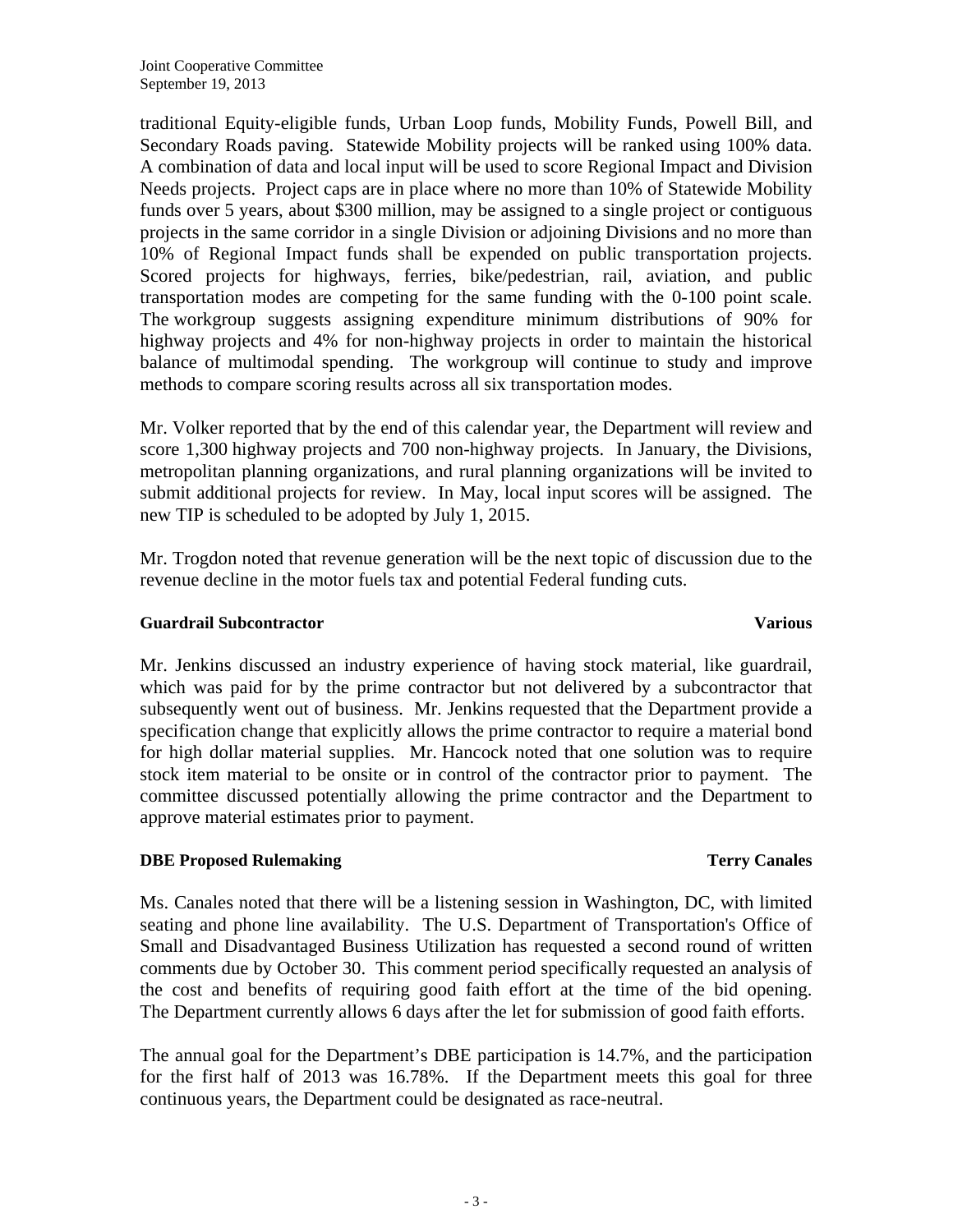Joint Cooperative Committee September 19, 2013

Ms. Canales reported that the disparity study is about 75% complete. She thanked the committee for their efforts; noting that due to the participation of the prime and subcontractors, the study was able to track 85% of the monies spent in the study period.

#### **2014 Meeting Dates Berry Jenkins**

Mr. Jenkins announced the meeting schedule for the 2014 CAGC/NCDOT Joint Cooperative Committee as follows: January 23

March 20 May 22 July 17 September 18 November 20

#### **Next Meeting Date**

The next meeting is scheduled for November 21, 2013 at 10:00 a.m. in the Chief Engineer's Conference Room at the NCDOT Equipment and Maintenance Facility on Beryl Road in Raleigh.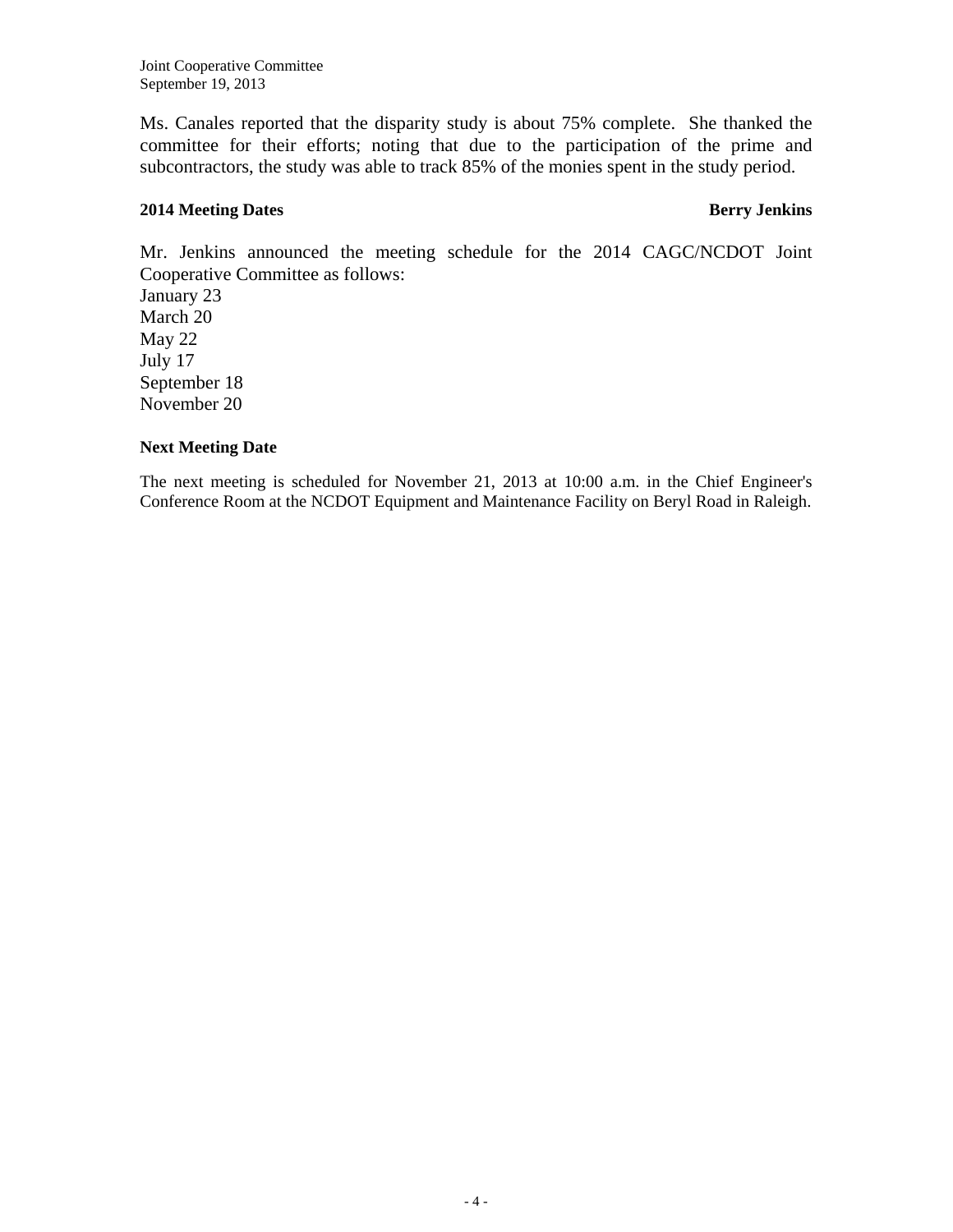# **NCDOT 12 Month Let List Totals in Millions**

| 600                                 |             |                             |                |          |                |                 |         |         |                              |            |                          |                         |               |
|-------------------------------------|-------------|-----------------------------|----------------|----------|----------------|-----------------|---------|---------|------------------------------|------------|--------------------------|-------------------------|---------------|
| 500                                 |             |                             |                |          |                |                 |         |         |                              |            |                          |                         |               |
| Dollars (in millions)<br>400        |             |                             |                |          |                |                 |         |         |                              |            |                          |                         |               |
| 300                                 |             |                             | $\overline{2}$ |          |                | $\mathbf{1}$    | 1       |         |                              |            |                          |                         |               |
| 200                                 |             |                             |                |          |                |                 |         |         |                              |            |                          |                         |               |
| 100                                 |             | $\overline{2}$<br>${\bf 1}$ | $\overline{9}$ |          | $6\phantom{1}$ |                 | 6       | 3       | $\overline{\mathbf{3}}$<br>3 |            | $\overline{a}$           |                         |               |
| $\pmb{0}$                           | OCT.<br>'13 | 10<br>NOV.                  | 12<br>DEC.     | JAN. '14 | FEB.           | $8 - 1$<br>MAR. | APRIL   | MAY     | 5<br>JUNE                    | 25<br>JULY | $\mathbf{1}^{2}$<br>AUG. | $\overline{6}$<br>SEPT. | <b>TOTALS</b> |
| <b>TOTAL</b>                        | \$65.8      | \$116.3                     | \$470.2        | \$250.7  | \$142.1        | \$570.9         | \$365.3 | \$247.7 | \$228.2                      | \$11.9     | \$266.7                  | \$23.1                  | \$2,758.9     |
| ARRA Rail                           | 19.4        | 40.8                        | $0.0\,$        | 0.0      | 0.0            | 0.0             | $0.0\,$ | 0.0     | $0.0\,$                      | 0.0        | 0.0                      | 5.6                     | \$65.7        |
| DB Express (0 Bridges)              | $0.0\,$     | $0.0\,$                     | $0.0\,$        | $0.0\,$  | $0.0\,$        | $0.0\,$         | 0.0     | $0.0\,$ | $0.0\,$                      | $0.0\,$    | $0.0\,$                  | $0.0\,$                 | \$-           |
| Design Build                        | $0.0\,$     | 36.3                        | 392.3          | 0.0      | 0.0            | 556.5           | 119.0   | 0.0     | 174.5                        | $0.0\,$    | 262.1                    | 0.0                     | \$1,540.7     |
| 17BP, etc. (49 Bridges)             | 3.0         | $0.0\,$                     | $0.0\,$        | 1.5      | $0.0\,$        | 0.9             | 7.6     | 2.1     | $0.0\,$                      | 0.9        | 0.0                      | $0.0\,$                 | \$15.9        |
| TIP Bridge Replacement (76 Bridges) | 13.7        | 10.4                        | 13.0           | 10.6     | 9.6            | $6.1\,$         | $1.0\,$ | 4.1     | 9.6                          | 2.9        | 2.3                      | $0.0\,$                 | \$83.0        |
| $\P$ TIP                            | 29.8        | 28.9                        | 65.0           | 238.7    | 132.5          | 7.5             | 237.8   | 241.6   | 44.1                         | 8.1        | 2.3                      | 17.5                    | \$1,053.6     |

NOTE: The number on the bar chart represents the number of projects included in each category. The number of bridges affected appears in the legend. 9/23/2013<br>-5-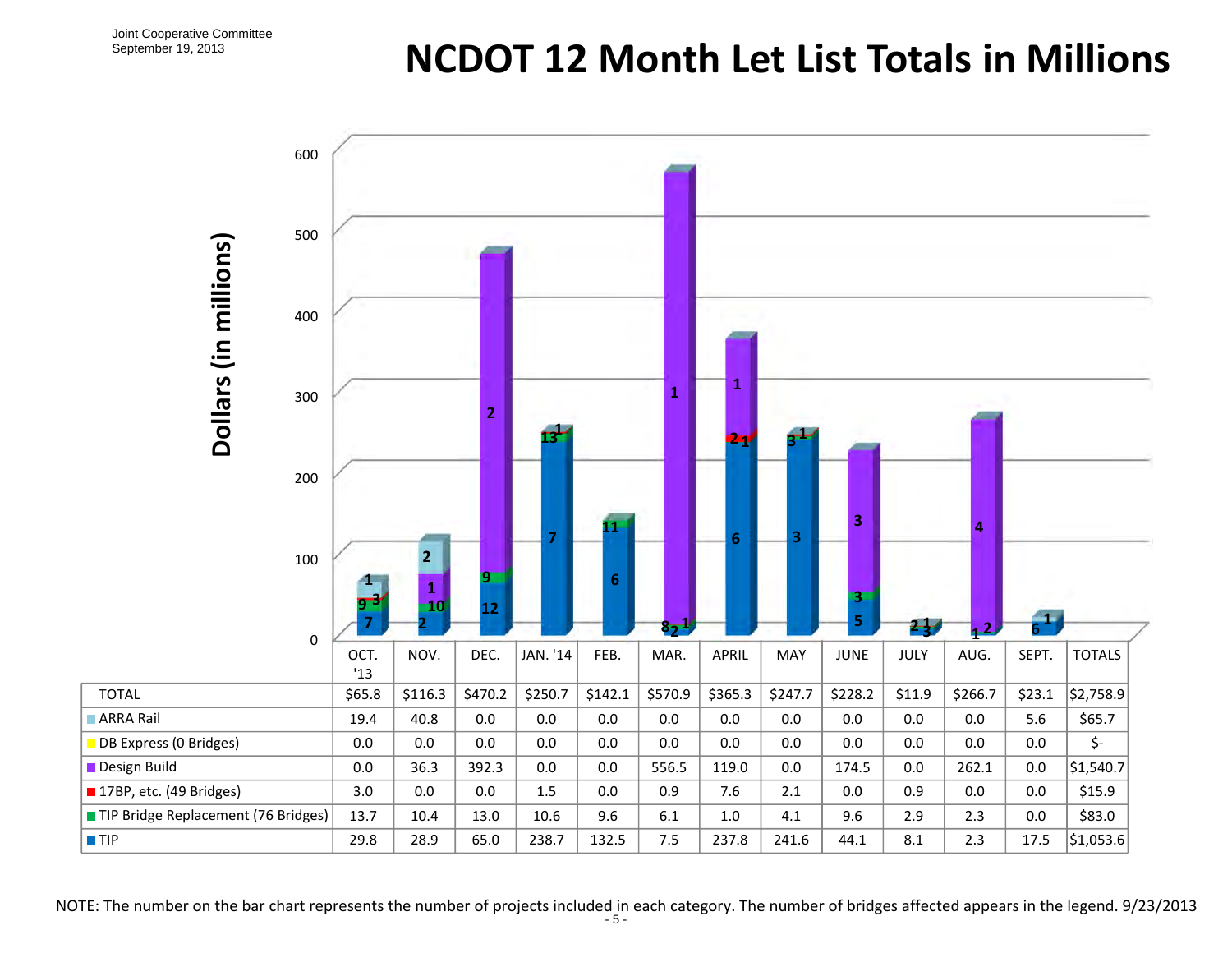|                 |          |                              |                      |                    |                         | Joint Cooperative Committee<br>September 19, 2013 MAJOR PROJECTS > \$20 MILLION SCHEDULED FOR OCTOBER 2013 - SEPTEMBER 2014 |                                              |
|-----------------|----------|------------------------------|----------------------|--------------------|-------------------------|-----------------------------------------------------------------------------------------------------------------------------|----------------------------------------------|
| <b>LET DATE</b> | TIP#     | WBS#                         | FA#                  | <b>COUNTY</b>      | DIV.                    | <b>DESCRIPTION</b>                                                                                                          | <b>LATEST PRELIMINARY</b><br><b>ESTIMATE</b> |
| 11/19/2013      | R-3601   | 38868.3.FS<br>$\overline{2}$ | NHS-0017(68)         | <b>BRUNSWICK</b>   | 3                       | US 17-74-76 FROM NC 133-SR 1472 (VILLAGE ROAD)<br><b>INTERCHANGE T</b>                                                      | \$36,300,000                                 |
| 11/19/2013      | P-5002C  | 51800.3.ST<br><b>R04</b>     | $\#$                 | <b>MECKLENBURG</b> | 10                      | CSXT DETOUR ROADBED, RETAINING WALLS,<br>BRIDGES, FINAL ROADBED                                                             | \$26,750,000                                 |
| 11/19/2013      | U-2507A  | 34811.3.FD<br>5              | STPDA-<br>5238(5)    | <b>MECKLENBURG</b> | 10                      | CHARLOTTE - SR 2467 (MALLARD CREEK RD) FROM SR<br>2480 (SUGAR CREEK ROAD) TO SR 2665 (HARRIS BLVD)                          | \$26,500,000                                 |
| 12/17/2013      | $I-5110$ | 42345.3.FS<br>1              | $\#$                 | <b>GUILFORD</b>    | $\overline{7}$          | I-73 FROM NC 68 TO GREENSBORO WESTERN LOOP.<br>PROJECT COMBINED                                                             | \$191,300,000                                |
| 12/17/2013      | I-3802A  | 34429.3.S8                   | $\#$                 | <b>CABARRUS</b>    | 10                      | FUTURE I-73 - FROM FOUR LANES AT SR 2011<br>(EDGEFIELD ROAD) TO                                                             | \$201,000,000                                |
| 1/21/2014       | R-2633BA | 34491.3.GV<br>S <sub>3</sub> | NHS-0017(124)        | <b>NEW HANOVER</b> | 3                       | US 17 FROM US 74-76 EAST OF MALMO IN BRUNSWICK<br>COUNTY TO SR                                                              | \$74,100,000                                 |
| 1/21/2014       | R-3307   | 34528.3.FR<br>-1             | HPPNHS-<br>0220(65)  | CARTERET           | $\overline{2}$          | US 70 FROM EXISTING FOUR LANES AT RADIO ISLAND<br>TO US 70 NORTH OF SR 1429 (OLGA ROAD)                                     | \$73,400,000                                 |
| 1/21/2014       | R-3421C  | 34542.3.FS<br>5              | HPPNHS-<br>0220(65)  | <b>RICHMOND</b>    | 8                       | I-73/74 FROM 0.2 MILES SOUTHWEST OF SR 1304<br>(HARRINGTON ROAD                                                             | \$59,700,000                                 |
| 2/18/2014       | $I-4928$ | 41188.3.FS<br>1              | IMS-85-1(106)3       | GASTON             | 12                      | I-85 WEIGH STATION CLEVELAND-GASTON COUNTIES                                                                                | \$21,300,000                                 |
| 2/18/2014       | R-2519B  | 35609.3.S2                   | $\#$                 | YANCEY             | 13                      | US 19 EAST FROM NC 80 IN YANCEY COUNTY TO MULTI-<br>LANE SECTION                                                            | \$58,500,000                                 |
| 2/18/2014       | X-0002CC | 35196.3.FS<br>22             | NHF-0100(23)         | CUMBERLAND         | 6                       | FROM EAST OF NC 210 (MURCHISON ROAD) TO US 401                                                                              | \$24,100,000                                 |
| 3/4/2014        | $I-5405$ | 45454.3.P3<br>S <sub>1</sub> | CMNHF-<br>0771(217)  | <b>MECKLENBURG</b> | 10                      | I-77 FROM I-277 (BROOKSHIRE FREEWAY) TO I-485;<br><b>COMBINED WITH</b>                                                      | \$556,456,000                                |
| 4/15/2014       | R-2707B  | 34497.3.FS<br>5              | NHF-0074(107)        | CLEVELAND          | 12                      | US 74 (SHELBY BYPASS) FROM EAST OF SR 1315<br>(PLATO LEE ROAD)                                                              | \$32,600,000                                 |
| 4/15/2014       | U-3615B  | 34962.3.FD<br>$\mathbf{1}$   | STP-1820(5)          | <b>GUILFORD</b>    | $\overline{7}$          | HIGH POINT - SR 1820 (SKEET CLUB ROAD) FROM<br>WEST OF SR 1818                                                              | \$31,800,000                                 |
| 4/15/2014       | U-0071   | 34745.3.S2                   | #                    | <b>DURHAM</b>      | 5                       | DURHAM - EAST END CONNECTOR FROM NC 147<br>(BUCK DEAN FREEWAY)                                                              | \$140,700,000                                |
| 5/20/2014       | U-2519CB | 34817.3.S8                   | $\#$                 | CUMBERLAND         | 6                       | FAYETTEVILLE OUTER LOOP (FOL) FROM SOUTH OF SR<br>1400 (CLIFFDA                                                             | \$125,600,000                                |
| 5/20/2014       | U-2525B  | 34821.3.S6                   | #                    | <b>GUILFORD</b>    | $\overline{7}$          | GREENSBORO EASTERN LOOP FROM NORTH OF US 70<br>TO US 29 NORTH O                                                             | \$114,100,000                                |
| 6/17/2014       | R-2250A  | 34411.3.R2                   | #                    | <b>PITT</b>        | $\overline{\mathbf{c}}$ | NC 11-903 (GREENVILLE SOUTHWEST BYPASS) FROM<br>SOUTH OF OLD NC                                                             | \$27,500,000                                 |
| 6/17/2014       | R-2250B  | 34411.3.R3                   | $\#$                 | <b>PITT</b>        | $\overline{2}$          | NC 11-903 (GREENVILLE SOUTHWEST BYPASS) FROM<br>SOUTH OF NC 102                                                             | \$52,100,000                                 |
| 6/17/2014       | R-2250C  | 34411.3.R4                   | $\#$                 | <b>PITT</b>        | $\overline{2}$          | NC 11-903 GREENVILLE SOUTHWEST BYPASS FROM<br>SOUTH OF SR 1126                                                              | \$94,900,000                                 |
| 8/19/2014       | R-2536AA | 34450.3.FR<br>$\overline{2}$ | STPNHF-<br>0064(171) | <b>RANDOLPH</b>    | 8                       | US 64 (ASHEBORO SOUTHERN BYPASS) FROM<br>EXISTING US 64 WEST OF                                                             | \$55,000,000                                 |
| 8/19/2014       | R-2536AB | 34450.3.FS<br>3              | STPNHF-<br>0064(172) | <b>RANDOLPH</b>    | 8                       | US 64 (ASHEBORO SOUTHERN BYPASS) FROM NORTH<br>OF NC 49 TO WEST                                                             | \$62,400,000                                 |
| 8/19/2014       | R-2536B  | 34450.3.FS<br>4              | STPNHF-<br>0064(107) | RANDOLPH           | 8                       | US 64 (ASHEBORO SOUTHERN BYPASS)FROM WEST<br>OF I-73-I-74/US 22                                                             | \$88,700,000                                 |
| 8/19/2014       | R-2536C  | 34450.3.FS<br>5              | NHF-0064(159)        | RANDOLPH           | 8                       | US 64 (ASHEBORO SOUTHERN BYPASS) FROM NORTH<br>OF SR 2834 (OLD                                                              | \$56,000,000                                 |
|                 |          |                              |                      |                    |                         |                                                                                                                             |                                              |

**TOTAL COST ESTIMATE PROJECTS > \$20 MIL \$ 2,086,106,000**

| <b>LARGE BRIDGE PROJECTS &gt; \$10 MILLION</b> |                |             |                           |             |  |                                                        |               |    |
|------------------------------------------------|----------------|-------------|---------------------------|-------------|--|--------------------------------------------------------|---------------|----|
| 4/15/2014                                      | <b>B-2500B</b> | 32635.3.FR7 | <b>BRNHF-</b><br>0012(56) | <b>DARE</b> |  | RODANTHE ON NC 12 LONG-TERM IMPROVEMENTS<br>(PHASE II) | \$119,000,000 | DB |

**TOTAL COST ESTIMATE LARGE BRIDGE PROJECTS > 10 MIL \$ 119,000,000**

**76 - BRIDGES AFFECTED BY 71 TIP BRIDGE PROJECTS**

**49 - BRIDGES AFFECTED BY 9 (17BP, BK, BP) BRIDGE PRESERVATION PROJECTS**

### **12 MONTH TOTAL FOR OCTOBER 2013 - SEPTEMBER 2014 = \$ 2,758,883,000** - 6 -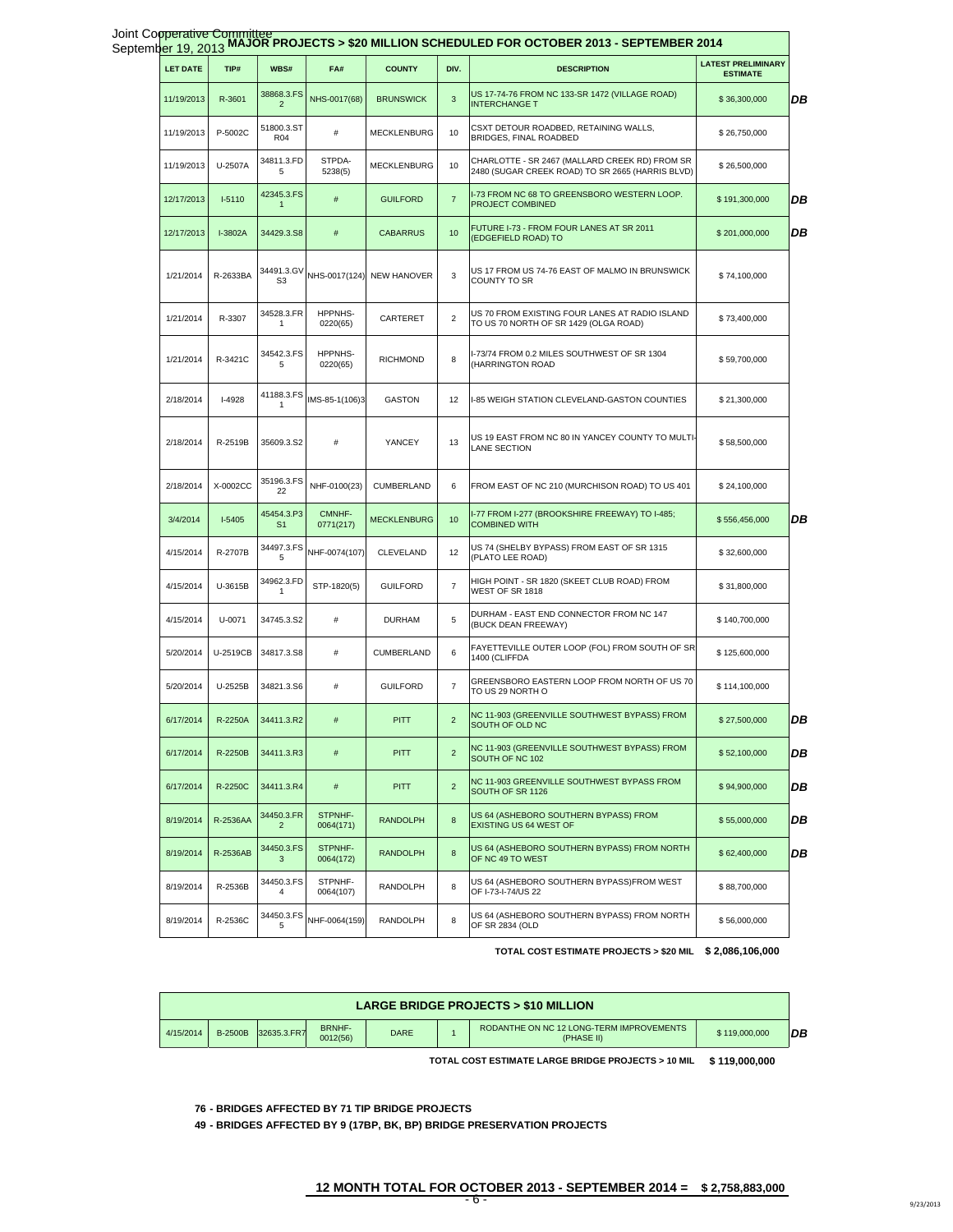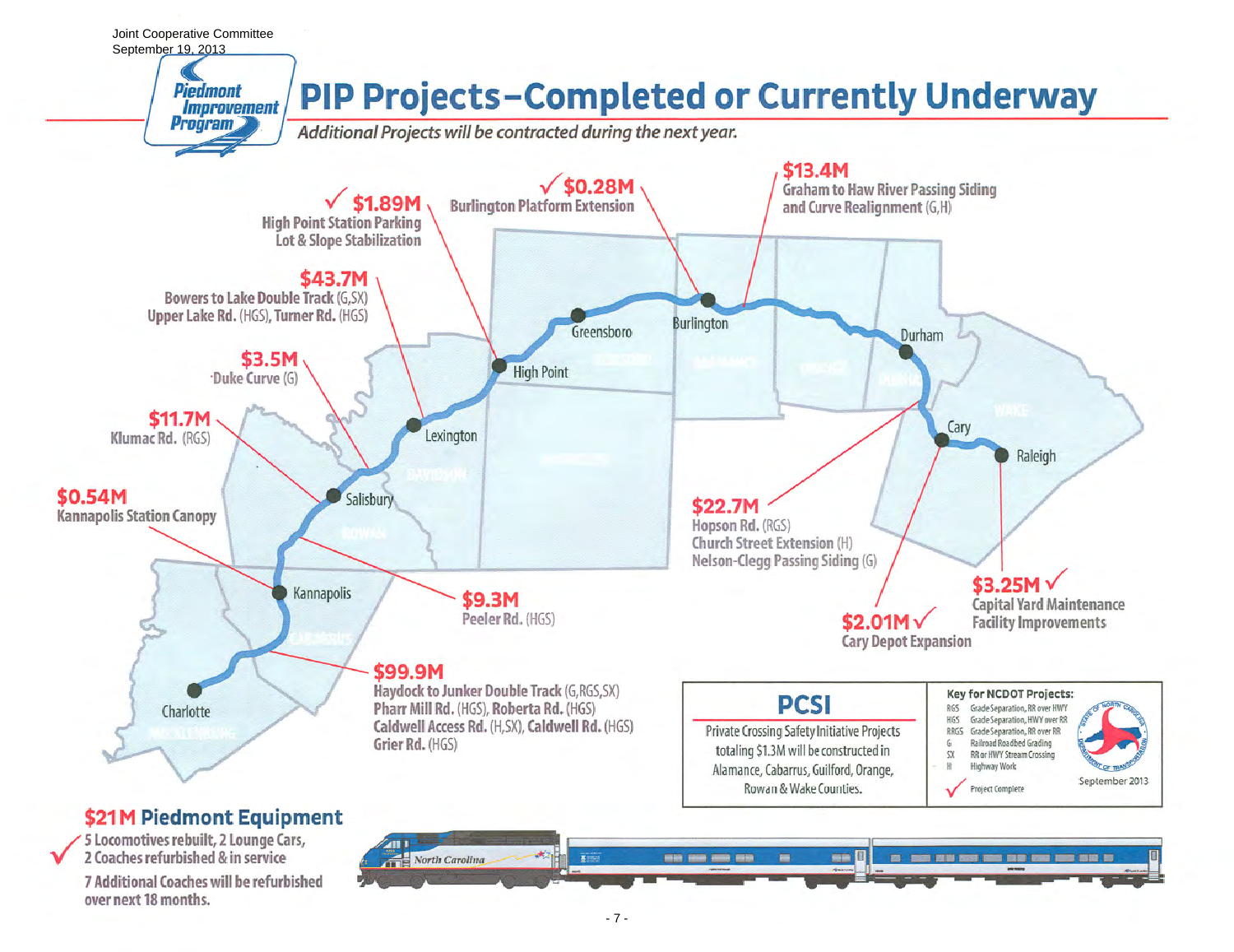

# **Strategic Transportation Investments NCDOT/CAGC Joint Cooperative Committee**

**September 19 2013**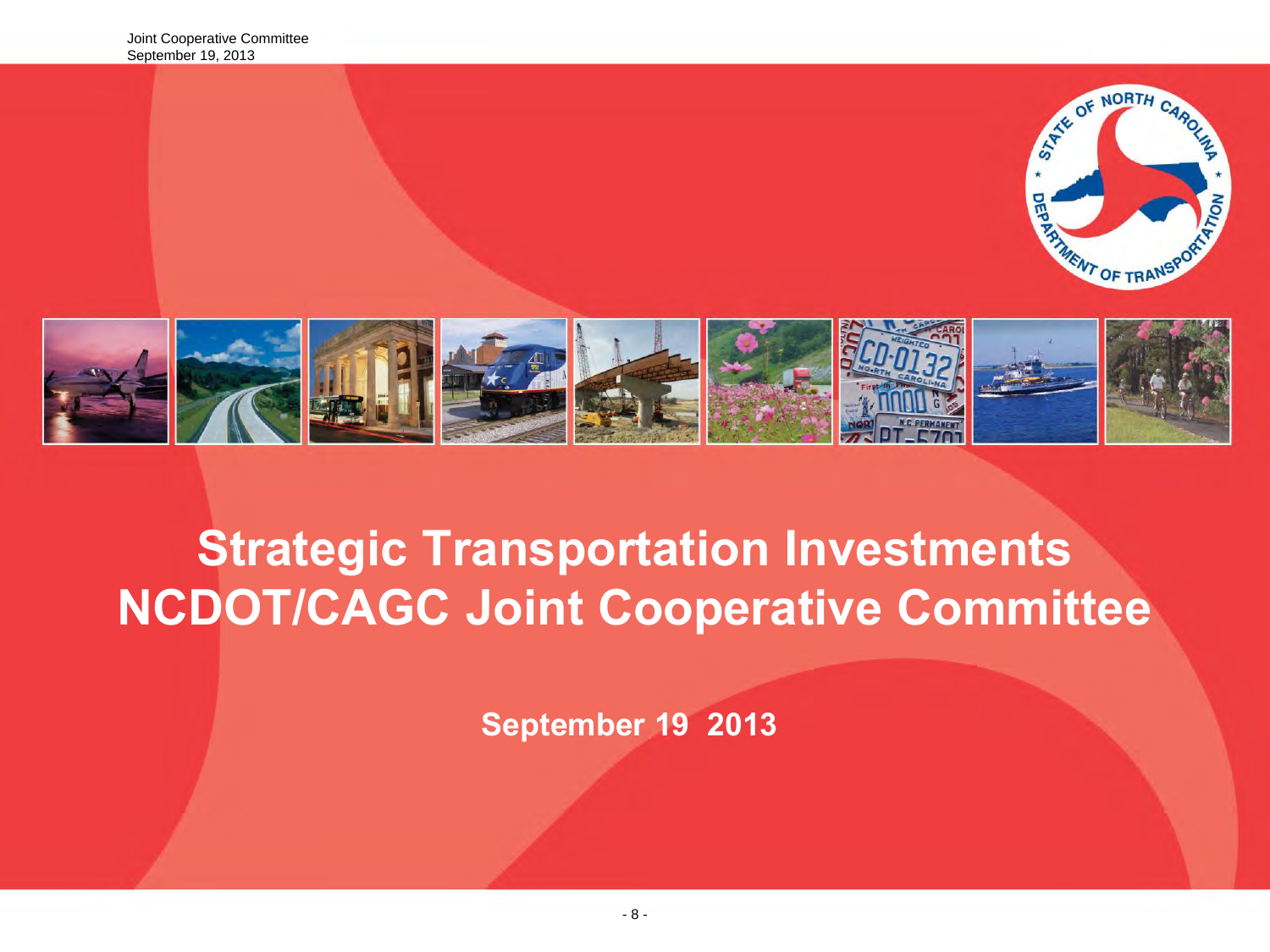

**Strategic Transportation Investment (STI)** 

**House Bill 817 signed into Law June 26, 2013** 

**Overwhelming support in both House and Senate** 

**Most significant NC transportation legislation since 1989 Highway Trust Fund** 

**Prioritization 3.0 Workgroup charged with providing recommendations to NCDOT on weights and criteria**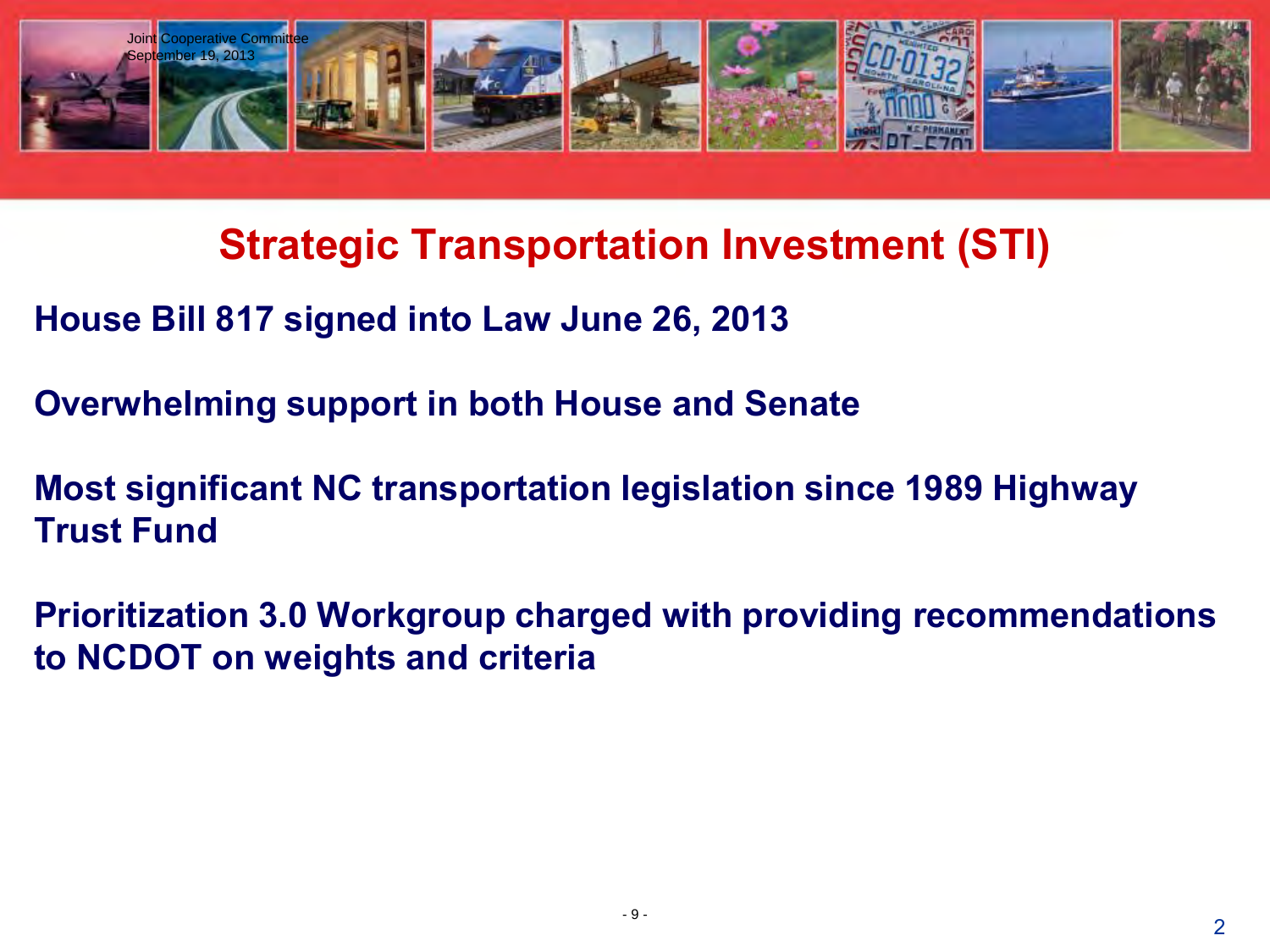

# **How the STI Works**

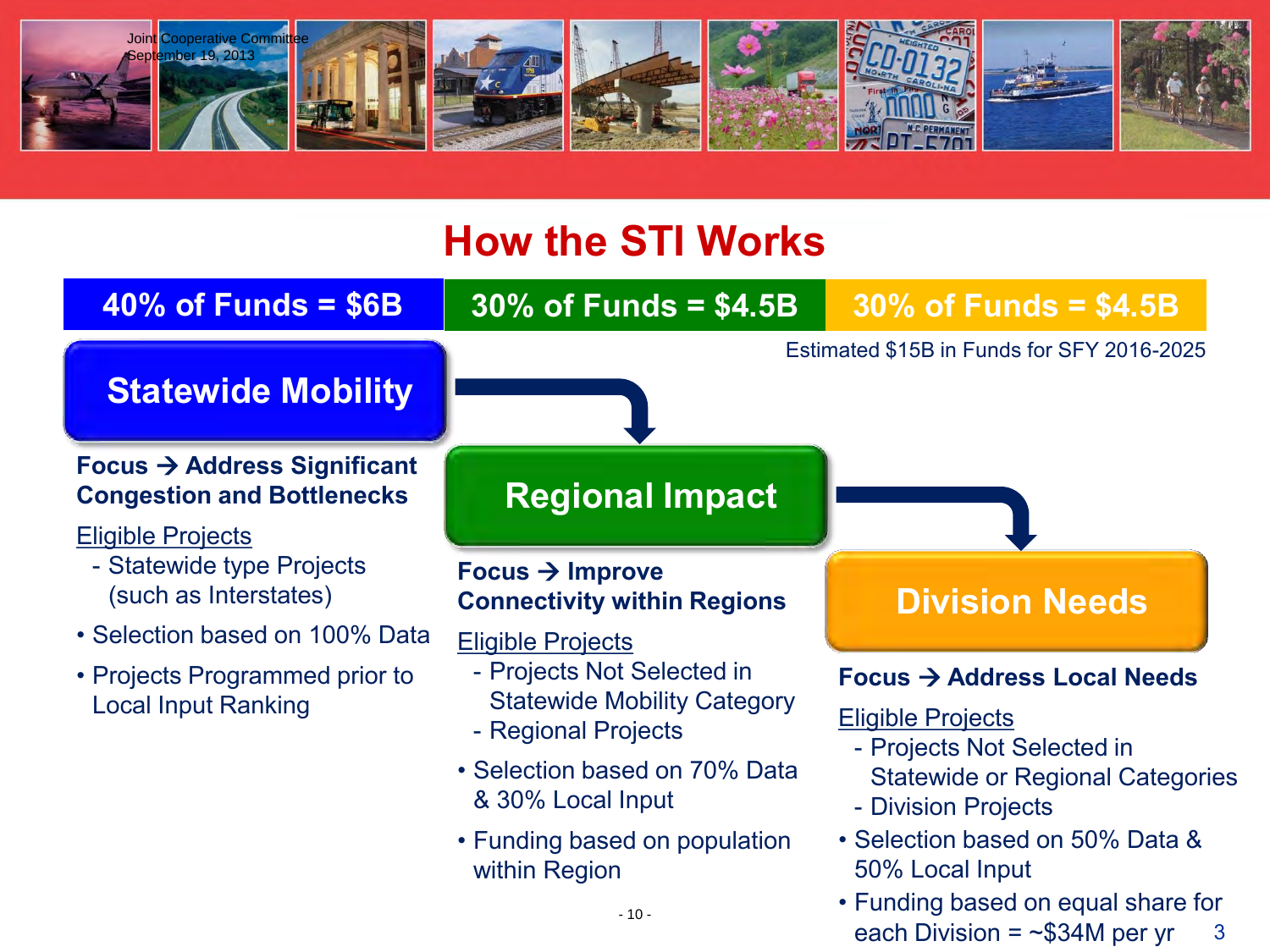

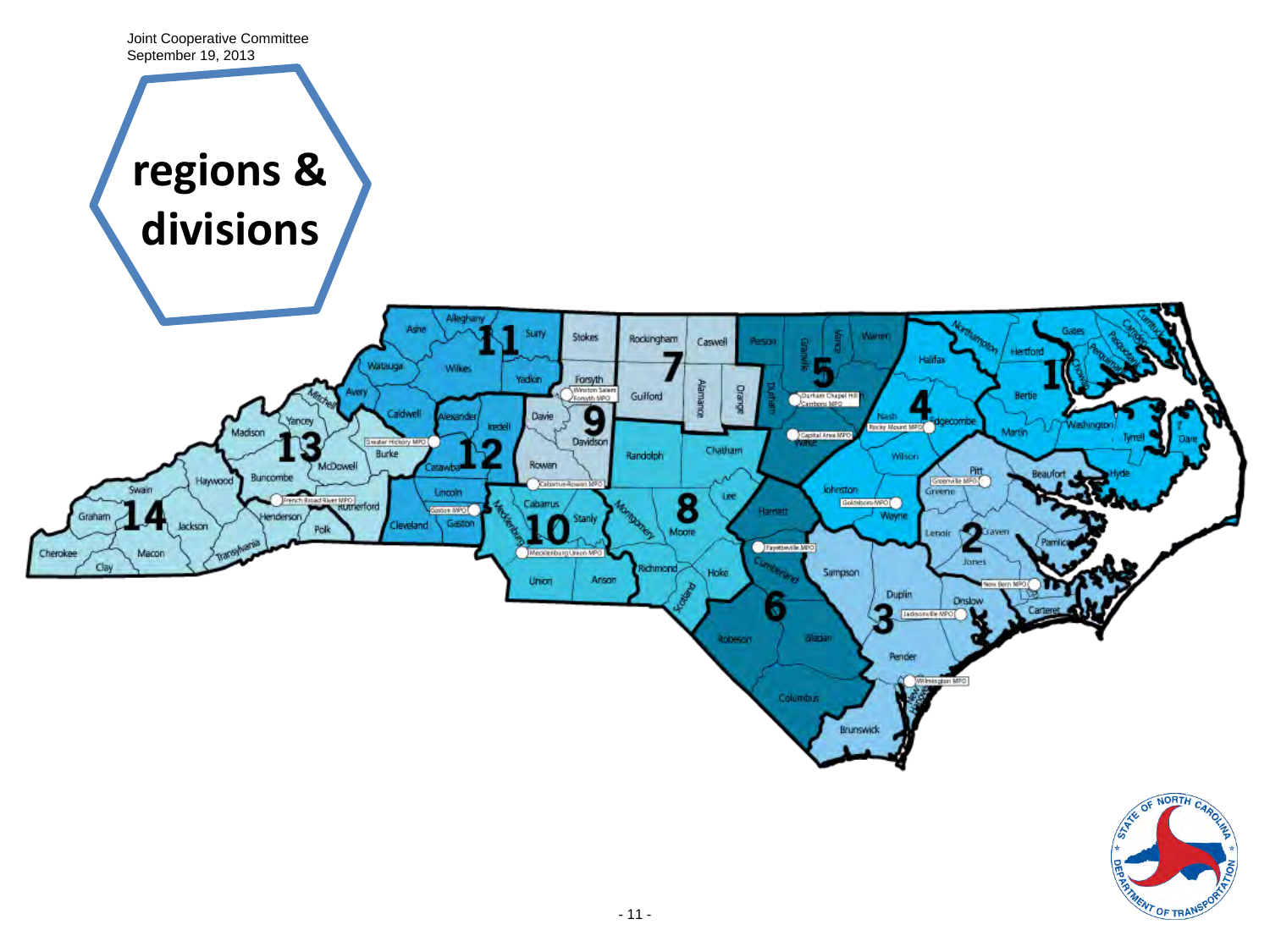

## **STI Legislation**

**Combines traditional Equity-eligible funds, Urban Loop funds, Mobility Funds, Powell Bill, and Secondary Roads paving** 

**Funds obligated for projects scheduled for construction by July 1, 2015 are not subject to formula** 

**All capital expenditures, regardless of mode, will be funded from Highway Trust Fund. All modes must compete for the same funds** 

**Local Input will be part of the scoring criteria for all Regional Impact and Division Needs projects**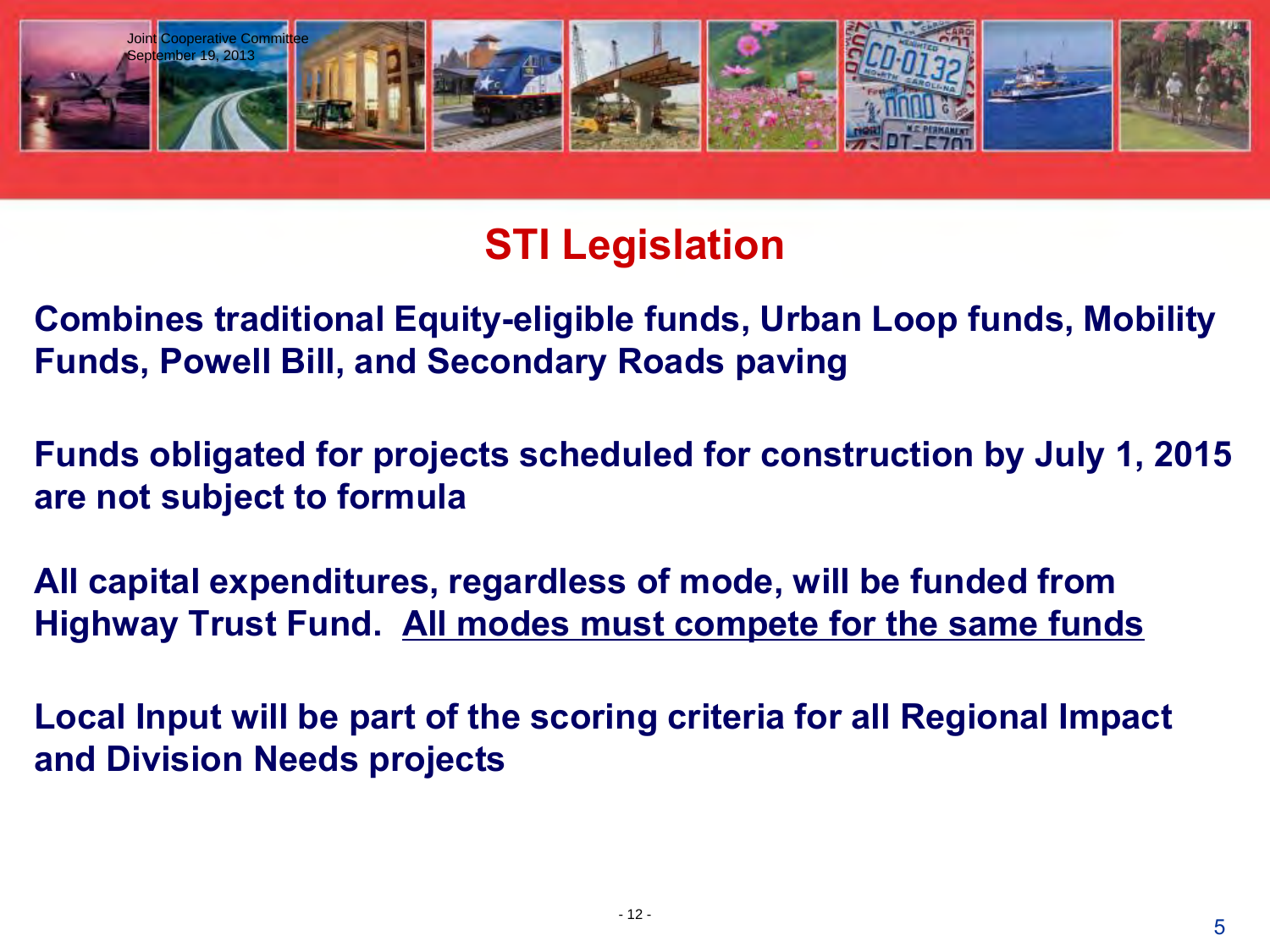

# **STI Legislation**

**Projects (regardless of mode) will be scored on a 0-100 point scale** 

**Operations and Maintenance expenditures will be funded from Highway Fund**

**Project Cap – No more than 10% of Statewide Mobility funds over 5 years (~\$300M) may be assigned to a single project or contiguous projects in the same corridor in a single Division or adjoining Divisions** 

**No more than 10% of Regional Impact funds shall be expenditure on Public Transportation projects**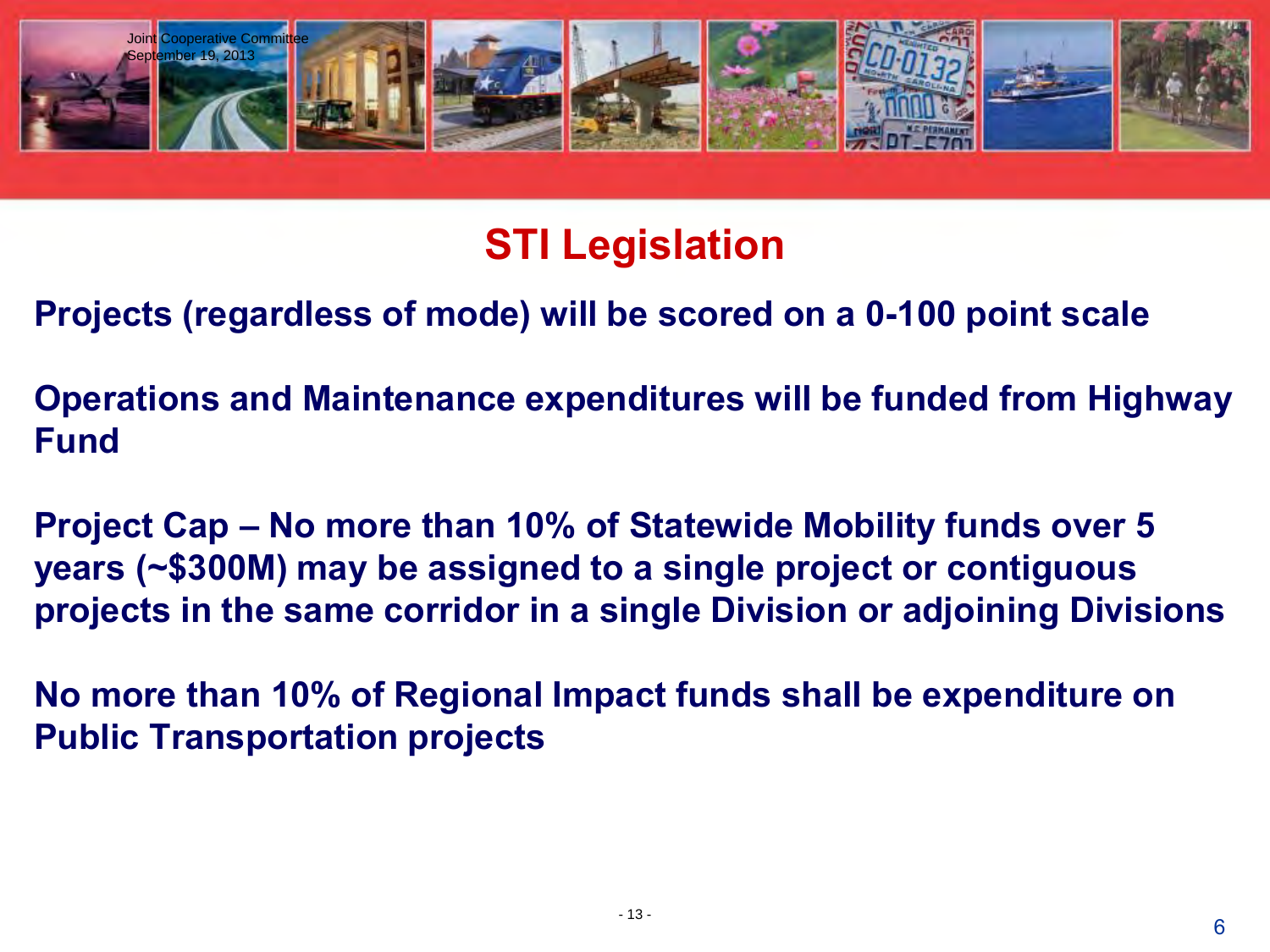

## **Eligibility Definitions - Highways**

|                | <b>Statewide</b>                                                                                                                                                                                                                                                                                                                    | <b>Regional</b>          | <b>Division</b> |
|----------------|-------------------------------------------------------------------------------------------------------------------------------------------------------------------------------------------------------------------------------------------------------------------------------------------------------------------------------------|--------------------------|-----------------|
| <b>Highway</b> | • Interstates and Future<br><b>Interstates</b><br>• Routes on the NHS as of<br><b>July 1, 2012</b><br>• Routes on Department of<br>Defense Strategic Highway<br><b>Network (STRAHNET)</b><br>• Appalachian Development<br><b>Highway System Routes</b><br>• Uncompleted Intrastate<br>projects<br><b>Designated Toll Facilities</b> | • Other US and NC Routes | • All SR Routes |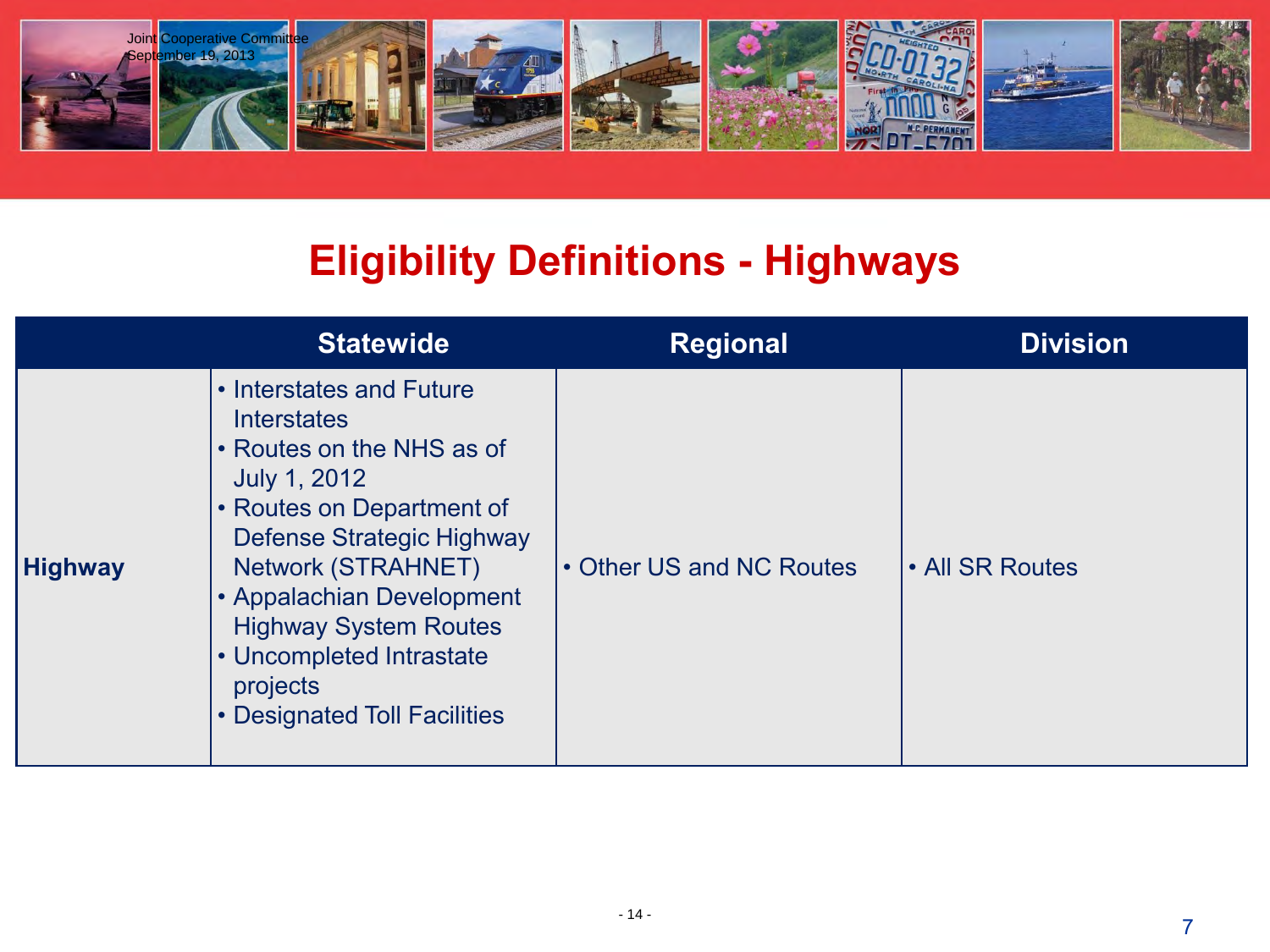

# **Highway Scoring Criteria and Weights**

| <b>QUANTITATIVE</b><br><b>Funding</b> |                                                                                                                                                            |     | <b>LOCAL INPUT</b>                |
|---------------------------------------|------------------------------------------------------------------------------------------------------------------------------------------------------------|-----|-----------------------------------|
| <b>Category</b>                       | <b>Data</b>                                                                                                                                                |     | <b>Division Rank MPO/RPO Rank</b> |
| <b>Statewide</b><br><b>Mobility</b>   | [Travel Time] Benefit/Cost = 30%<br>Congestion = $30\%$<br>Economic Competitiveness = 10%<br>Safety = $10\%$<br>Multimodal [& Freight + Military] = $20\%$ |     | --                                |
|                                       | Total = $100\%$                                                                                                                                            |     |                                   |
| <b>Regional</b><br><b>Impact</b>      | [Travel Time] Benefit/Cost = 30%<br>Congestion = $30\%$<br>Safety = $10\%$                                                                                 | 15% | 15%                               |
|                                       | Total = $70\%$                                                                                                                                             |     |                                   |
| <b>Division</b><br><b>Needs</b>       | [Travel Time] Benefit/Cost = 20%<br>Congestion = $20%$<br>Safety = $10\%$<br>Total = $50\%$                                                                | 25% | 25%                               |

Note: Div. 1, 2, 3, & 4 have agreed to use different criteria for Regional Impact and Division Needs projects. 8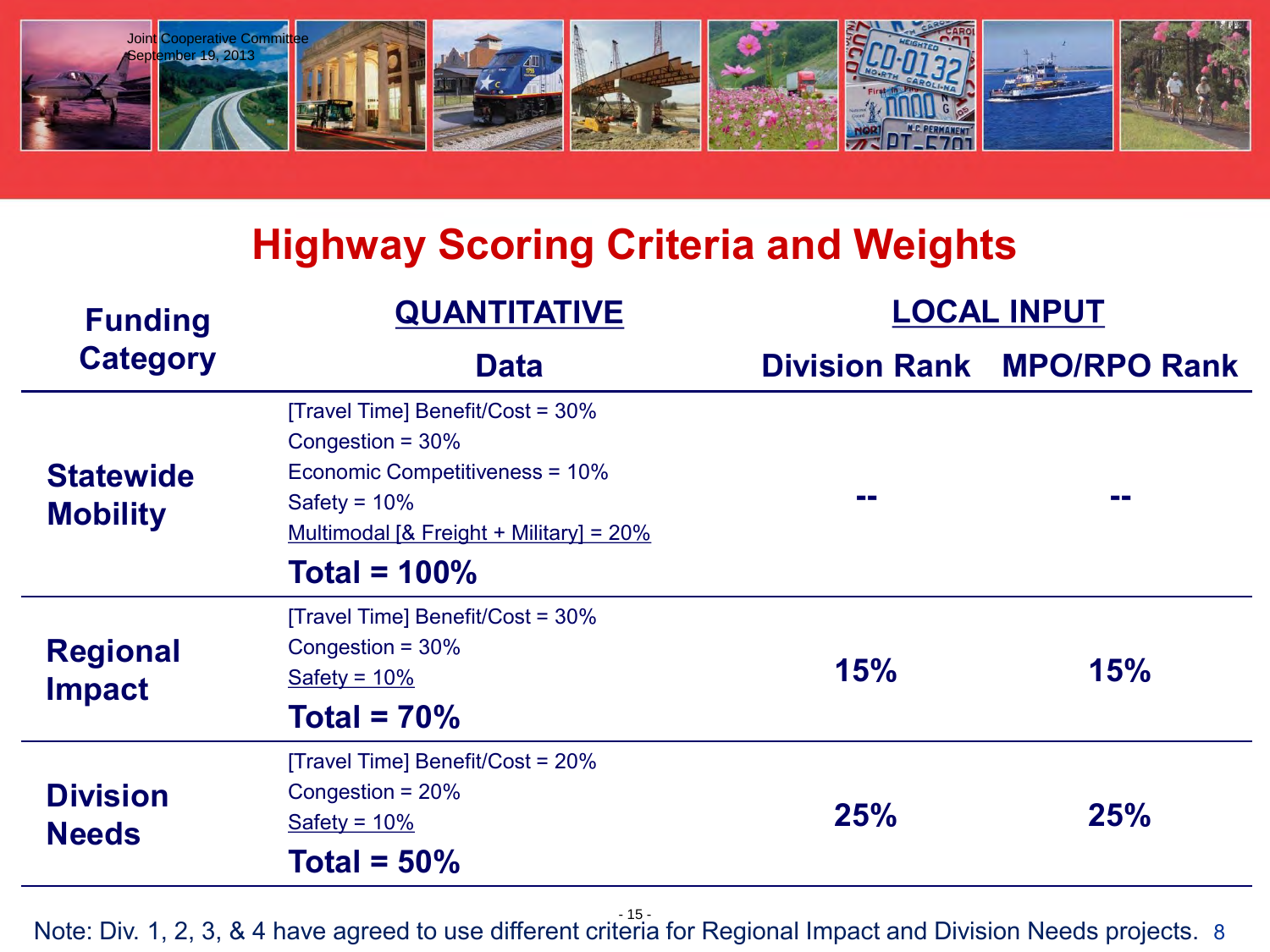

## **Local Input Points**

- **Use in Regional Impact and Division Needs categories only**
- **# of Points = 1000 points + additional points based on population**
- **Separate Allocation of Points for Regional Impact Category and Division Needs Category**
- Point allocation is the same for each

**100 point cap for any one project; points can also be donated across Regions/Divisions** 

**MPOs/RPOs need to have a NCDOT approved process for assigning local input points based on combination of quantitative and qualitative data (per S.L. 2012-84)**

• Needs to be finalized by May 1, 2014  $\frac{16}{2}$ - 16 -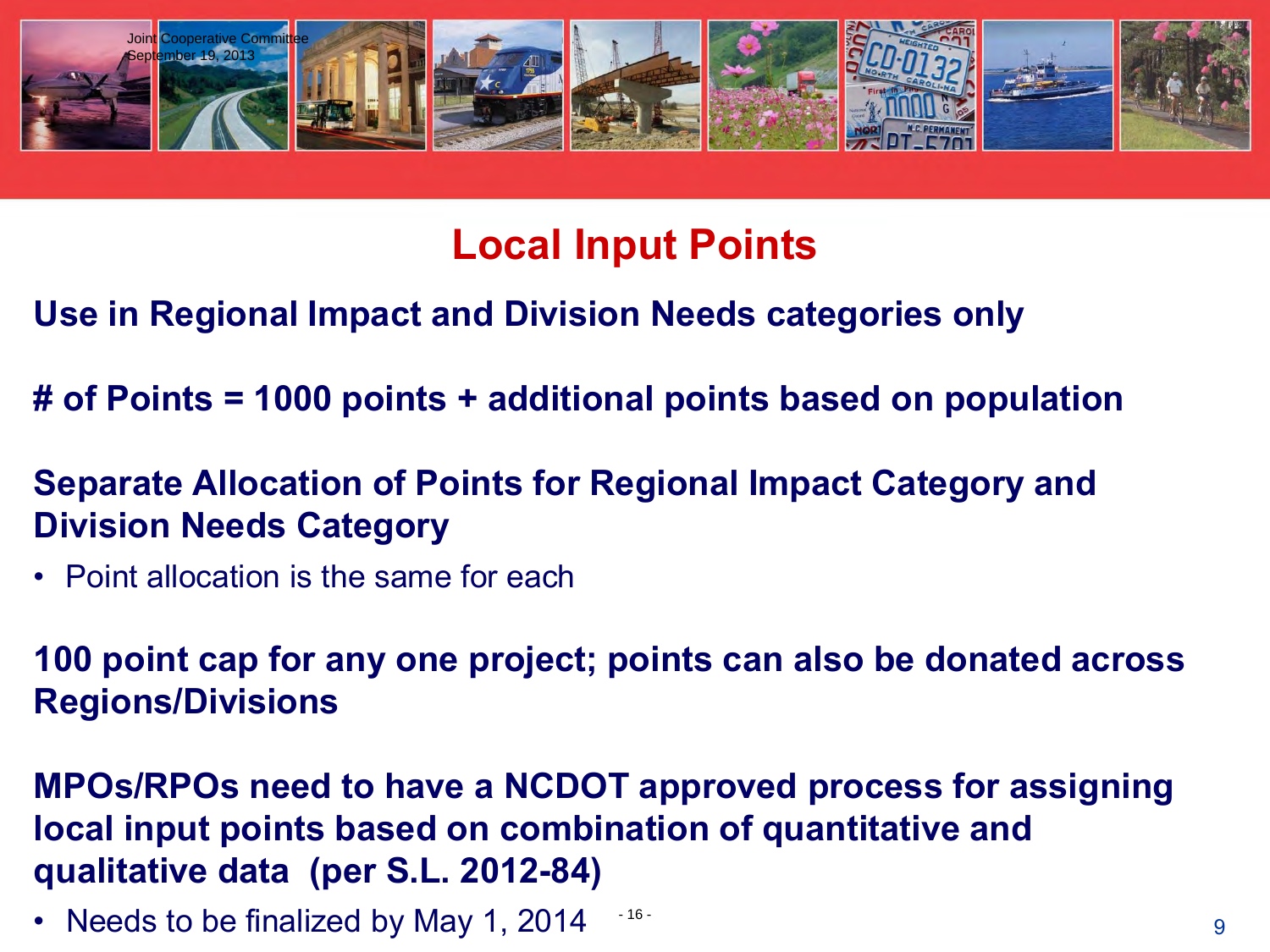

# **Normalization Approach**

## **For Prioritization 3.0 Only (Initial Implementation of STI)**

- Statewide Mobility (only) No normalization, scores are stand-alone for comparison (highway, aviation, freight rail)
- Regional Impact & Division Needs Allocate funds to Highway and Non-Highway modes based on minimum floor or %s

| Mode <sup>1</sup> | Workgroup<br><b>Recommendation</b> | <b>Historical</b><br><b>Budgeted</b> | <b>Historical</b><br><b>Expenditures</b> |
|-------------------|------------------------------------|--------------------------------------|------------------------------------------|
| <b>Highway</b>    | $90\%$ (min.)                      | 93%                                  | 96%                                      |
| Non-Highway       | $4\%$ (min.)                       | 7%                                   | 4%                                       |

- Continue research with national experts
- Conduct a statistical analysis of scores by an outside agency after all quantitative scores are completed in 2014. Request a recommendation on how to normalize.
- Incorporate research and analysis findings into Prioritization 4.0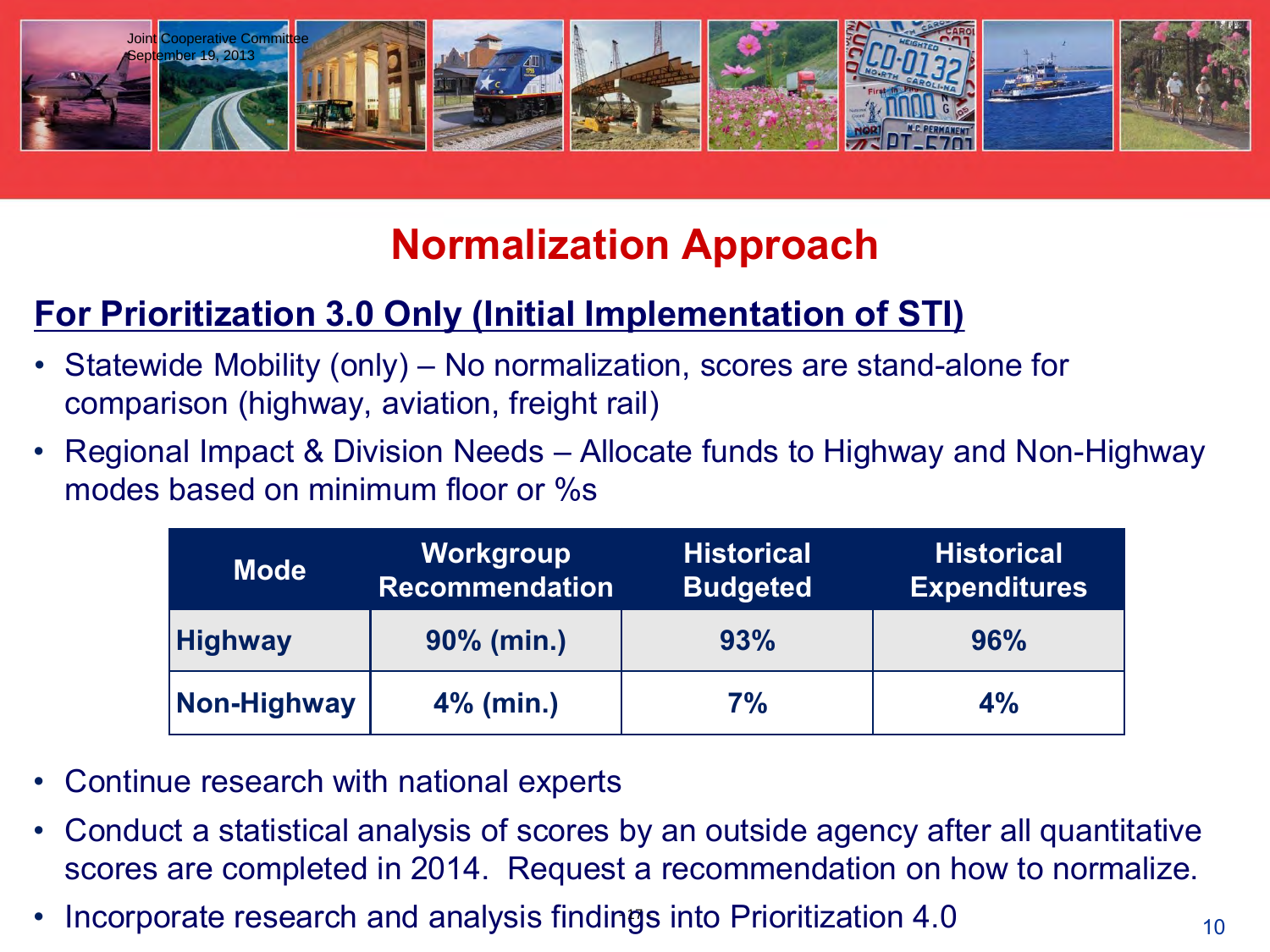

## **Factors Which Impact the STIP**

### **Prioritization Does Not Equal Programming**